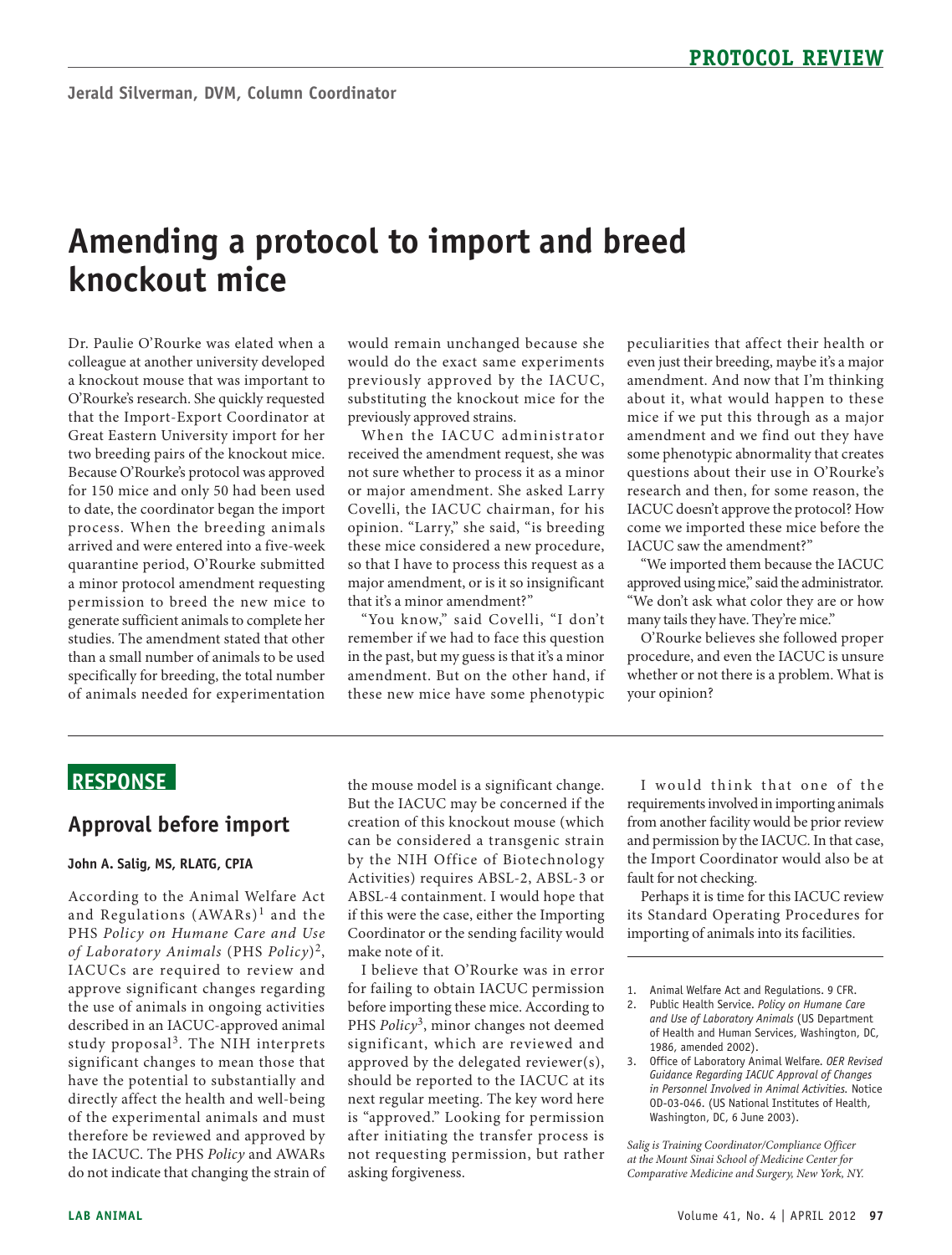# **RESPONSE** *A word from OLAW*

### **new strains, strain-free**

#### **Cheryl Cheney, BA, BS, ALM, CpIA, Lesley Kline, BS & Christopher Wilber, BA**

appropriate species<sup>1</sup>. Strain specificity is IACUCs are responsible for ensuring that animals selected for a procedure are of an another matter entirely; no regulations or guidelines require IACUC review or approval of intraspecific variants<sup>2</sup>. The *Guide for the Care and Use of Laboratory*  Animals (the *Guide*) endorses the recording of animal strain details and highlights various program elements that may require strain-specific adjustments (e.g., humane endpoints and husbandry)<sup>3</sup>, but in the absence of any institutionspecific policies on the matter, great flexibility in strain acquisition is afforded to investigators.

 amendment was only necessary insofar as she planned to introduce a new procedure (breeding) and a small increase in overall animal quantities to accommodate relevant gene is of broad research interest, was adequate time to prepare and process an amendment after their confirmed Therefore, it seems reasonable for O'Rourke to believe that a protocol it. There are also valid reasons why O'Rourke may have delayed amendment submission until after the mice arrived. Because the mouse is of a newly developed strain, the source laboratory may not have many spare founders available, and, if the demand could easily overwhelm supply. Mice from a noncommercial source must remain in quarantine for 5 weeks at Great Eastern University (GEU); hence, there arrival. Without assurance that the mice would be sent, filing an amendment beforehand may have meant wasted time for both the investigator and the IACUC.

 assess the necessity for a breeding colony and how it will be maintained<sup>4</sup>, yet adding breeding to a protocol could justifiably be Key IACUC personnel at GEU were undecided on the significance of the changes O'Rourke proposed for her protocol. OLAW expects IACUCs to treated as a minor amendment because it is generally free of pain or distress. However, Covelli worries that the disabled gene(s) of

In response to the questions posed in this scenario, the Office of Laboratory Animal *Welfare (OLAW) offers the following clarification and guidance:* 

The Public Health Service *Policy on Humane Care and Use of Laboratory Animals*  (PHS *Policy*; section IV.B.7) requires the IACUC to "review and approve, require modifications in (to secure approval) or withhold approval of proposed significant changes regarding the use of animals in ongoing activities"<sup>1</sup>. In this scenario, breeding activities were not included in the original approved animal study proposal. This is a significant change requiring IACUC review and approval to ensure that the standards of care and animal well-being are maintained<sup>2</sup>. In addition, information on the phenotype should be provided to the IACUC in the proposal modification. A description of any clinical conditions that require special support or known morbidities that require intervention to minimize pain and distress should be included<sup>3</sup>.

If a knockout mouse strain was produced specifically in direct response to this principal investigator on a PHS-supported study, then the PHS *Policy* (sections IV.A.1 and IV.C.1) requires the producing institution to have an approved Animal Welfare Assurance with OLAW and the activity to be approved by the institution's IACUC<sup>1</sup>.

Local institutional policies may require IACUC approval before an investigator orders new strains of animals or imports them from a new collaborator or other source. This determination is left to the discretion of the IACUC to most appropriately meet institutional needs<sup>2</sup>.

- 1. Public Health Service. *Policy on Humane Care and Use of Laboratory Animals* (US Department of Health and Human Services, Washington, DC, 1986; amended 2002).
- 2. Public Health Service. Policy on Humane Care and Use of Laboratory Animals-Frequently Asked *Questions.* (US Department of Health and Human Services, Washington, DC, 2006, revised 2011). [<http://grants.nih.gov/grants/olaw/faqs.htm#proto\\_9>](http://grants.nih.gov/grants/olaw/faqs.htm)
- 3. Institute for Laboratory Animal Research. *Guide for the Care and Use of Laboratory Animals* 8th edn. (National Academies Press, Washington, DC, 2011).

#### **patricia Brown, VMD, MS, DACLAM**

*Director* 

*OLAW, OER, OD, NIH, HHS* 

 full committee review. This seems unlikely and any special measures required to the *Guide* were followed; the veterinarian husbandry modifications or specific that authorized the shipment of the animals euthanasia criteria) $4$ ; to treat strain addition (e.g., special diet) were required to ensure to IACUC approval only if no inherent animal well-being, the investigator would morbidity is expected; to introduce the Guide were followed; the veterinarian that authorized the shipment of the animals develop a policy on the kinds of changes updates to all relevant personnel. the knockout mice may have a detrimental policies to require strain-specific details effect on animal welfare that might warrant in protocols, inclusive of nomenclature to be the case if the recommendations of accommodate specific phenotypes (e.g., should have already investigated whether as significant only if inherent morbidity they had any special husbandry needs<sup>3</sup>. is expected to manifest; to permit strain Presumably, if specific accommodations import from noncommercial sources prior have been advised to contact the IACUC mechanisms to communicate strain for guidance prior to importation. In any approvals to procurement staff; and to case, "[i]t is prudent for an IACUC to clearly communicate policy and procedure that are considered significant in order to avoid ambiguity"4; OLAW Frequently Asked Question number D.9 (ref. 5) may 1. Public Health Service. *Policy on Humane Care* be used as a starting point when drafting *and Use of Laboratory Animals* (US Department be used as a starting point when drafting *and Use of Laboratory Animals* (US Department

of Health and Human Services, Washing<br>To avoid similar confusion in the future, 1986, amended 2002).<br>2. Carbone, L. Justification for the use of the GEU IACUC may wish to adopt animals. in *The IACUC Handbook* 2nd edn. (eds.